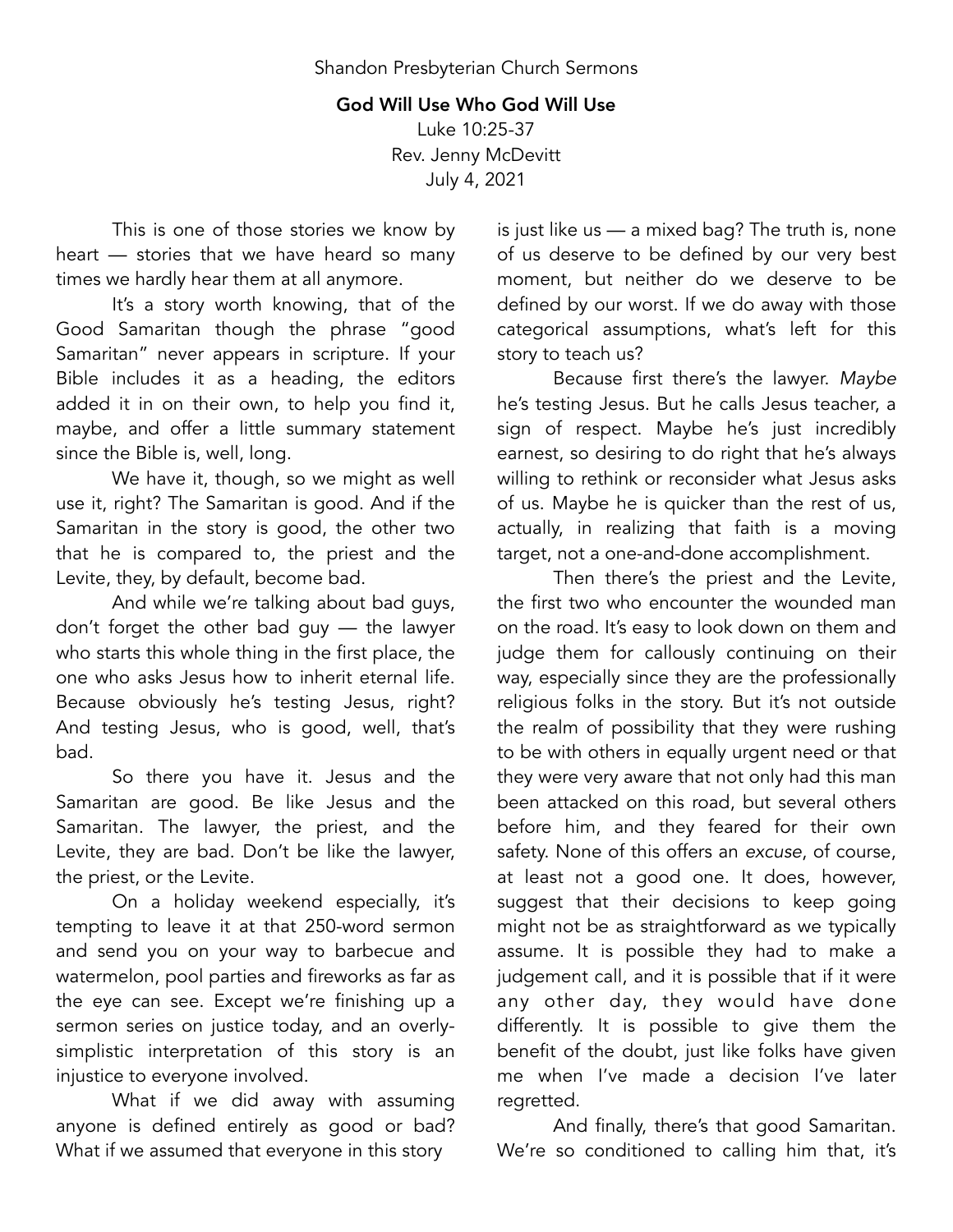easy to forget that to the first folks who heard this story, Samaritans were anything *but* good. They were the "other." They worshipped the same God as the priests and Levites, but they rejected two-thirds of the Hebrew Bible as false teaching. They thought the temple in Jerusalem was a disgrace. They had their own temple, on Mount Gerazim, with their own separate priesthood. Everyone in Jerusalem thought *that* was the disgrace. Samaritans and Jews… they were each heretics in the other's eyes,<sup>[1](#page-1-0)</sup> even if this particular Samaritan knew something of compassion and mercy.

<span id="page-1-1"></span>That's why "good" and "bad" just don't work. The world has never been that easily divided, not even in Jesus' day. If we buy into the falsehood that it can be, we are deceiving ourselves.

I mentioned earlier that we are finishing up our sermon series on justice today. For five weeks now we have considered some of the stories justice needs to tell, and thought together about what justice looks like, and where it shows up, and how it shows up, and who it serves, and why people of faith are called to pursue it.

Now, just because this sermon series concludes today doesn't mean we'll stop talking about justice. Justice is woven into our sacred text and into our ancient tradition and into our daily lives.

Since it is the last day of this series, though, I want to offer an observation that comes from the priest, the Levite, and the Samaritan together: The *pursuit* of justice is a noble and essential and faithful endeavor, one that by definition demands a great deal from us. But the *realization* of justice does not depend on us. Ultimately, the full realization of justice is in God's hands. God's will will be done, on earth as it is in heaven. This is a declaration, not a question. The only *question* is if we will be part of it, or not.

Look at today's scripture again. A man is attacked and left by the side of the road, wounded and in pain. I am confident it is God's will in that moment for the man to be noticed and cared for, for his body and his spirit alike to be made well again. So along comes a priest, and then a Levite. Both of whom handle holy things and perform sacred rituals and offer sacrifices on a regular basis. They know what their religious teachings would have them do. But for whatever reason, they do not stop.

In this story, God's will is left by the side of the road by those who are supposedly the most in tune to it. But that is not where it stays. Because a Samaritan, a Samaritan of all people, comes along tends to the man, and in so doing, tends to God's will, as well. God's will is realized even without those who claim to be the most invested in it.

To put it as bluntly as possible: The religious folks in this story, the faithful folks, the show-up-to-worship-every-week folks, don't get the job done. And while that might break God's heart, it does not stop God's justice. God is going to do what God is going to do in this world, whether we are part of it or not. Justice will roll down like waters and righteousness like an ever-flowing stream. Of that, there is no question. Again, the only actual question asked of us is on which side of the dam will we find ourselves. Will we do everything in our power to help the water break through faster? Or will we be on the other side, holding up the barrier and holding back the water as long as possible?

The Constitution of the United States was written and signed in 1787. Two hundred years later, in 1987, the country celebrated the Constitution's bicentennial. Supreme Court Justice Thurgood Marshall, who 20 years earlier, in 1967, became the first African American to sit on our highest court, offered a cautionary word at the festivities. He said, "The

<span id="page-1-0"></span><sup>&</sup>lt;sup>[1](#page-1-1)</sup> Barbara Brown Taylor, "The Good Heretic" in Always a Guest, 2020.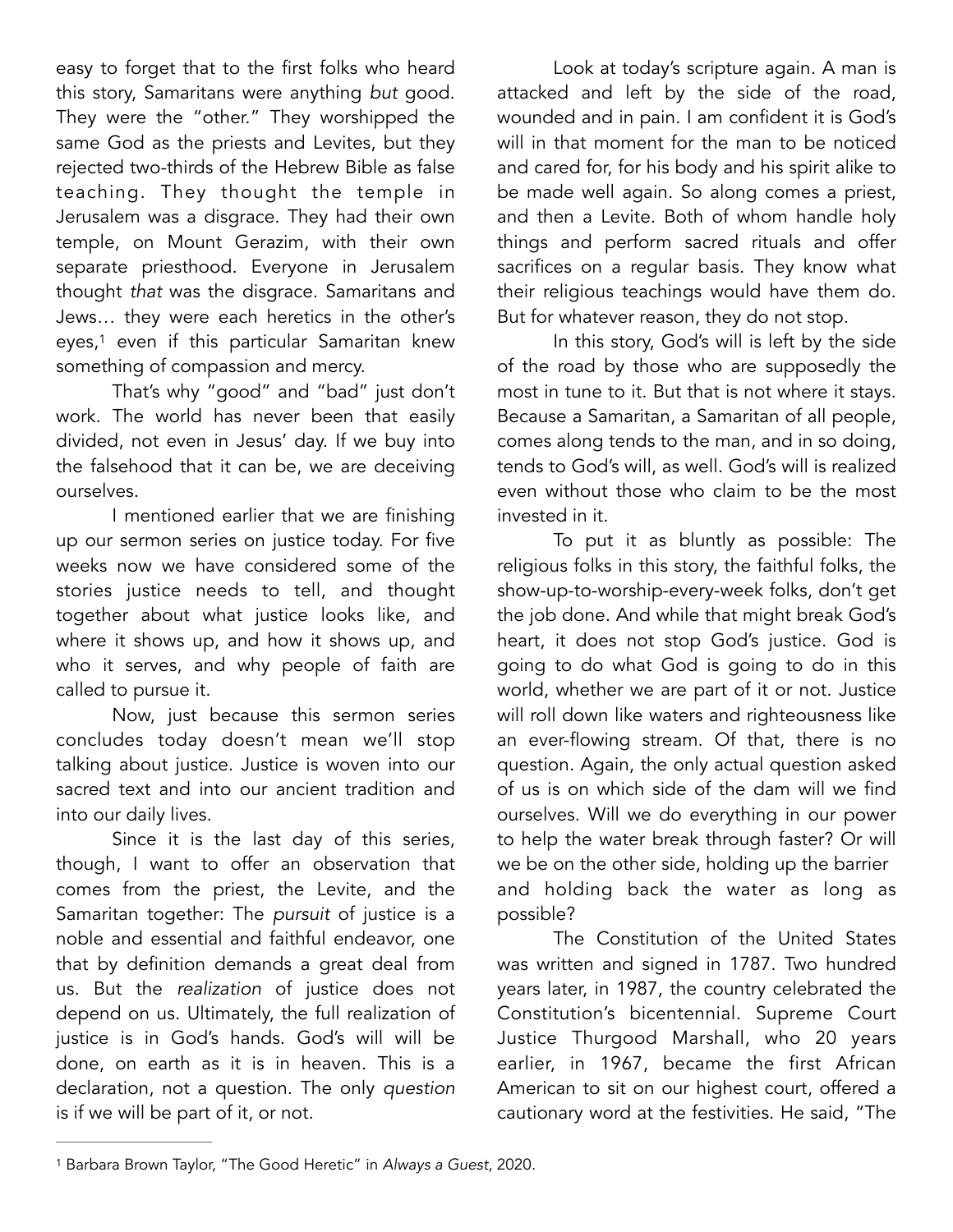focus of this celebration invites a belief that the vision of the founding fathers yielded 'the more perfect union' it is said we now enjoy." But Justice Marshall disagreed with that assessment. "The government the Framer's devices," he explained, "was defective from the start, requiring several amendments, a civil war, and momentous social transformation" to better realize the promise of a more just society. Credit for the Constitution in its present meaning, Marshall concluded, belonged not to the Framers but to "everyone who refused to acquiesce in outdated notions of liberty, justice, and equality, and who strived to better them." He believed in America, he said, but only because he believed that America was still becoming. That America was still a work in progress, not a finished product. We cannot be defined by some yesterday, he said. If America is to be America, we must be defined by a tomorrow we have yet to see.<sup>[2](#page-2-0)</sup>

In 1857, Roger Taney, then-Chief Justice of the Supreme Court, penned the Dred Scott Decision. Mr. Scott was a slave who had traveled and lived in free states and territories. He appealed to the court that he should be a free man. Taney, writing for the Court, stated that the Constitution did not allow for Scott's freedom because as a slave, he was property, not a human being.

Twenty-seven years later, the Court again heard cases addressing the civil rights of former slaves. In 1883, the Court revoked the Civil Rights Act of 1875, asserting that no person descending from slaves could ever be a citizen. Justice John Harlan found himself opposing the rest of the Court, a lone dissenter. But when it came time to write his dissent, he struggled to find the words. Months passed, and he found himself in "a quagmire of logic, precedent, and law." One Sunday morning while he was at

church, his wife Malvina Harlan retrieved an inkwell from the Court. She placed it, and his writing pad, at his desk. When he returned from church, she told him that there was an inkwell in his office that needed redemption. It needed to write words of freedom rather than words of oppression. So Justice John Harlan sat down that Sunday afternoon and wrote his dissent, using the very same inkwell that Justice Taney had used 30 years earlier to enslave Dred Scott[.3](#page-2-1)

<span id="page-2-3"></span>Justice Harlan did not prevail that day. But he did pound against the dam, part of what would eventually become a sea change. In part because John Harlan picked up his pen, Thurgood Marshall donned his robe and reminded us that we cannot be defined by yesterday. We can only be defined by tomorrow — what we will choose to fight for and who we will choose to be.

<span id="page-2-2"></span>That is the question not just for our country, but for the church, as well.

Because God's justice demands a lot of us, and even desires a great deal for us, but ultimately, it does not depend upon us. This is good news, of course. Incredibly good news. But to those who have ears to hear, it is also a word of instruction, a word of challenge and charge.

God's hope and prayer and intent for all of us as ones who are made in the image of God is that we would reflect God's compassion and love, that we would enact God's mercy and justice, that we would bear witness to God's grace and peace. God's hope and prayer and intent for all of us is not that we would get lost in the question, "Who is my neighbor?" Because while that is a good question, it is not the most important question. That's why Jesus turns the question on its side as he talks with the lawyer.

<span id="page-2-0"></span>Michael J. Graetz and Linda Greenhouse, *The Burger Court and the Rise of the Judicial Right*, 2016. [2](#page-2-2)

<span id="page-2-1"></span><sup>&</sup>lt;sup>[3](#page-2-3)</sup> Ruth Bader Ginsburg, My Own Words, 2016.